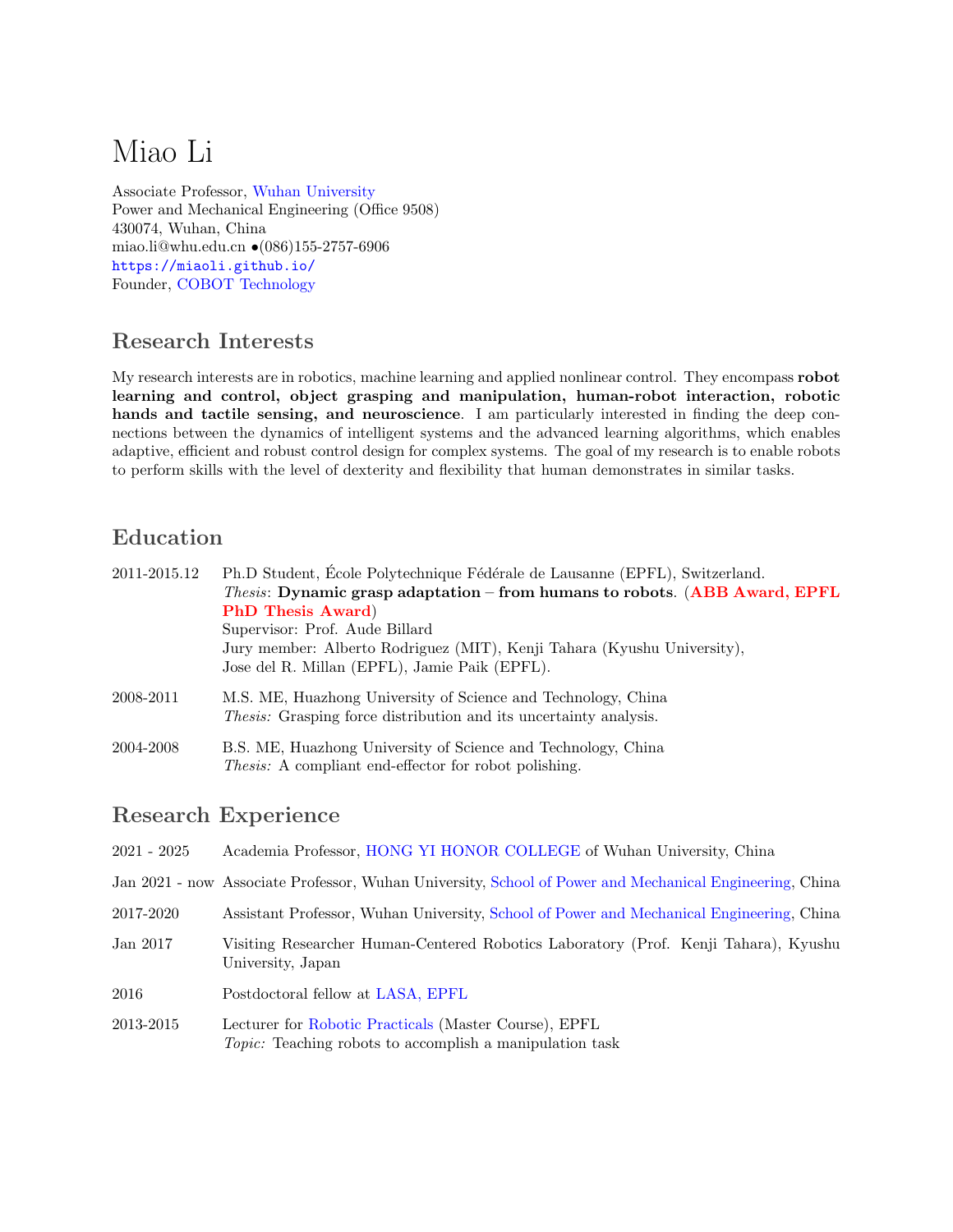| Miao Li |  |  |
|---------|--|--|
|         |  |  |

| 2011-2015  | Research Assistant at LASA, EPFL, working on EU project RoboHow<br><i>Topic:</i> Planning, control and learning on grasping and manipulation<br>* Developed an optimization-based grasp synthesis method<br>* Development of a learning-based adaptive control strategy for robust grasping |
|------------|---------------------------------------------------------------------------------------------------------------------------------------------------------------------------------------------------------------------------------------------------------------------------------------------|
| Award      |                                                                                                                                                                                                                                                                                             |
| 2021       | Robot Innovation Design Competition for Chinese Graduate, Second Prize. (Ultrasound<br>Robots)                                                                                                                                                                                              |
| 2020       | Innovation and Entrepreneurship Talents Award, China. (10 persons in China per year)                                                                                                                                                                                                        |
| 2020       | Hundred-Talent Program Award, Hubei Province.                                                                                                                                                                                                                                               |
| 2019       | Hubei May 1st labor medal, Hubei Province.                                                                                                                                                                                                                                                  |
| 2018       | Best Paper Award, The 11th International Workshop on Human-Friendly Robotics.                                                                                                                                                                                                               |
| 2018       | Internet Innovation and Entrepreneurship Competition, Gold Award, China.                                                                                                                                                                                                                    |
| 2018       | ABB Award 2018, EPFL, Switzerland. (One person every two years)                                                                                                                                                                                                                             |
| 2016       | IROS Competition on Grasping and Manipulation, Team: Dorabot & Cobot, Autonomous<br>Track: 2nd, Simulation Track: 2nd.                                                                                                                                                                      |
| 2016       | 3551 Talent Program Award, Wuhan, China.                                                                                                                                                                                                                                                    |
| 2015       | PhD thesis, nominated for EPFL thesis prize and ABB automation award.                                                                                                                                                                                                                       |
| 2010       | Excellent Master Paper Award, HUST.                                                                                                                                                                                                                                                         |
| 2008       | Scholarship for Distinguished Graduate Student, HUST.                                                                                                                                                                                                                                       |
| 2008       | Outstanding Graduation of HUST.                                                                                                                                                                                                                                                             |
| 2005, 2006 | Scholarship for Distinguished Students.                                                                                                                                                                                                                                                     |

# Publications[\(Google Scholar\)](https://scholar.google.com/citations?user=hPQY4voAAAAJ&hl=en)

#### Journal Articles

- 1 X. Gao, M. Li and X. Xiao, Learning Coupled Dynamical System Based on Diffeomorphisms, submitted to Robots and Automation Letter, 2021.
- 2 Z. Fu, Z. Lei, X. Deng, D. Zhang, Dong Han and M. Li, Design and Implementation of Parallel Wrist for Master-slave Control in Ultrasound Scanning, submitted to Journal of Mechanisms and Robotics, 2021.
- 3 Z. Lu, N. Wang, M. Li and C. Yang, Incremental Motor Skill Learning and Generalization from Human Dynamic Reactions based on Dynamic Movement Primitives and Fuzzy Logic System, submitted to Transactions on Fuzzy Systems, 2021.
- 4 S. Lin, M. Li and C. Yang, Robot Grasping based on Object Shape Approximation and LightGBM, submitted to Computers & Industrial Engineering, 2021.
- 5 X. Gao, J. Silvrio, S. Calinon, M. Li and X. Xiao, Bilateral teleoperation with object-adaptive mapping, submitted to Complex & Intelligent Systems, 2021.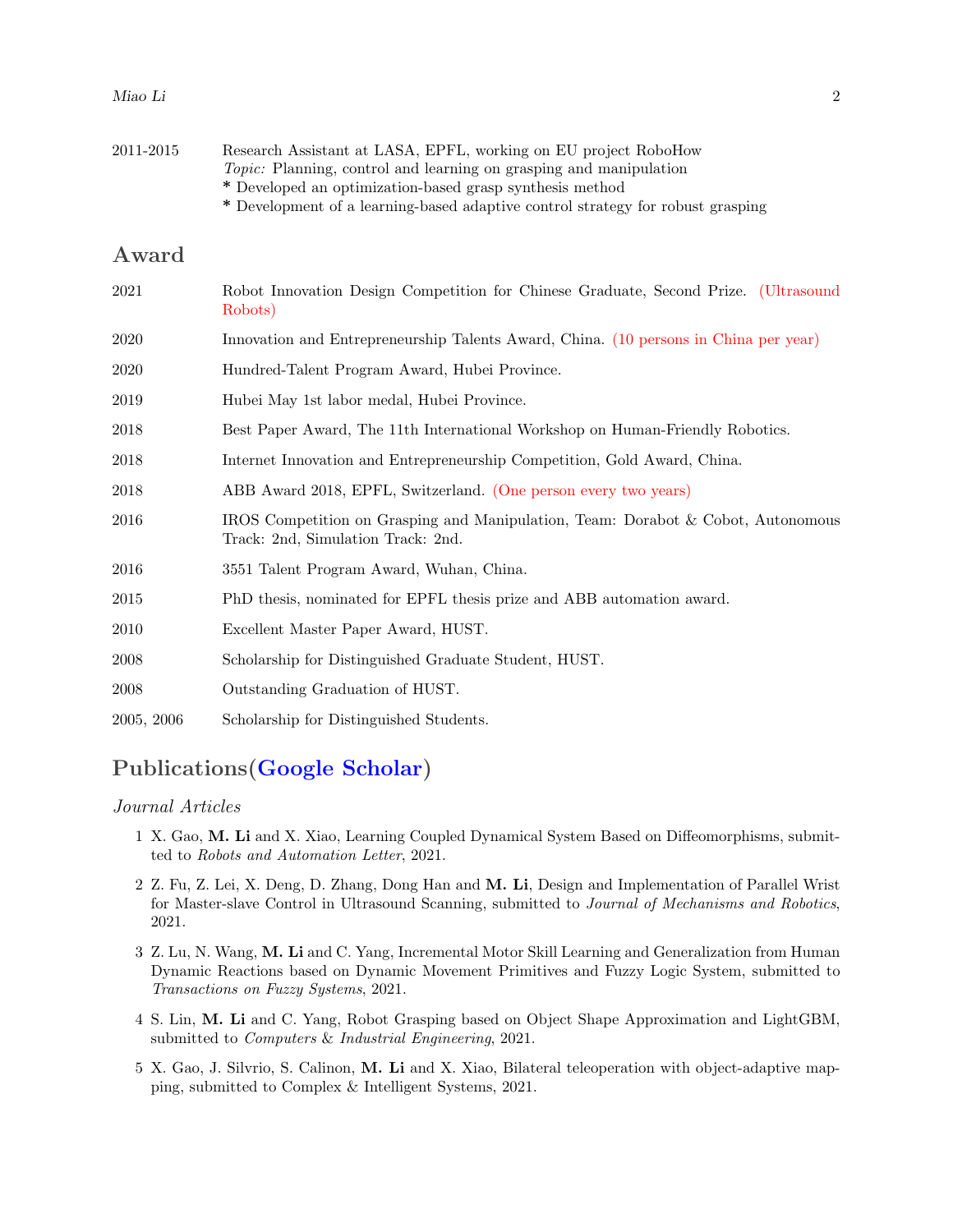- 6 X. Deng, Z. Lei, Y. Wang, W. Cheng, C. Yang and M. Li, Learning Ultrasound Scanning Skills from Human Demonstrations, Science China Information Sciences, accepted, 2021.
- 7 Y. Zhang, M. Li and C. Yang, Robot learning system based on Dynamic Movement Primitives and Neural Network, Neurocomputing, 2021.
- 8 X. Gao, J. Silvrio, E. Pignat, S. Calinon, M. Li and X. Xiao, Motion Mappings for Continuous Bilateral Teleoperation, Robots and Automation Letter, 2021.
- 9 Z. Deng, M. Li, Learning Optimal Fin-ray Finger Design for Soft Grasping, Frontier in Robotics and AI, 2021.
- 10 Z. Fu, J. Pan, Emmanouil Spyrakos-Papastavridis, X. Chen and M. Li, A Dual Quaternion-based Approach for Coordinate Calibration of Dual Robots in Collaborative Motion, Robots and Automation Letter, 2020.
- 11 Y. Lee, S. Zhang, M. Li, Harold Soh, and X. He, Blind Inverse Gamma Correction with Maximized Differential Entropy, IEEE Transactions on Image Processing, under review, 2020.
- 12 J. Zhang, M. Li, Y. Feng, and C. Yang, Robotic Grasp Detection based on Image Processing and Random Forest, Multimedia Tools and Applications, 2020.
- 13 X. Gao, J. Ling, X. Xiao and M. Li, Learning Force-relevant Skills from Human Demonstration, Complexity, 2019. https://doi.org/10.1155/2019/5262859
- 14 C. Yang, J. Luo, C. Lin, M. Li and S. Dai, A Haptics-Electromyogrphy Perception and Learning Enhanced Intelligence for Teleoperated Robot, IEEE Transactions on Automation Science and Engineering, 2018.
- 15 Andrea Maria Zanchettin, Elizabeth Croft, Hao Ding, and Miao Li, Collaborative robots in the workplace, IEEE Robotics and Automation Magazine, 2018.
- 16 M. Li, K. Tahara and A. Billard, Learning task manifold for constrained object manipulation, Autonomous Robots, 2017, DOI: 10.1007/s10514-017-9643-z.
- 17 K. Hang M. Li, J. A. Stork, Y. Bekiroglu, F. T. Pokorny, A. Billard and D. Kragic. Hierarchical fingertip space: a unified framework for grasp planning and in-hand grasp adaptation. IEEE Transactions on Robotics, 32(4), 960-972, 2016. Selected for oral presentation (15 papers per year) at IEEE ICRA, Singapore, 2017
- 18 M. Li, K. Hang, D. Kragic, A. Billard. Dexterous grasping under shape uncertainty. Robotics and Autonomous Systems, 2015.
- 19 B. Huang, M. Li, R. D. Souza, J. J. Bryson and A. Billard. A modular approach to learning manipulation strategies from human demonstration. Autonomous Robots, 2015.
- 20 S. El-Khoury, M. Li, A. Billard. On the generation of a variety of grasps. Robotics and Autonomous Systems, 61(12), 1335-1349, 2013.
- 21 M. Li, W. Yang, X. Zhang. Robust actuator force analysis of a heavy-duty manipulator using GMM/GMR. International Journal of Robotics and Automation, 28(4), 349-356, 2013.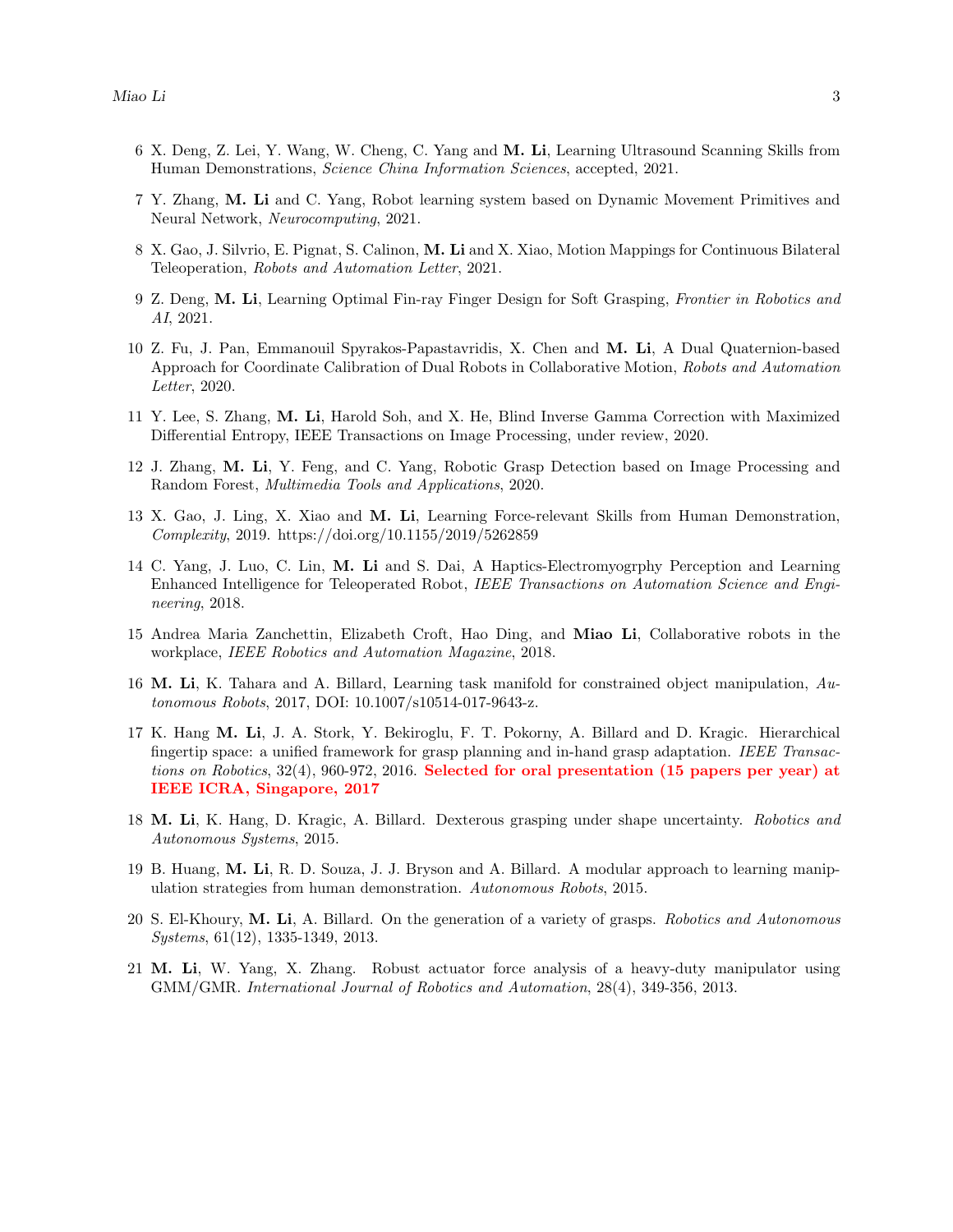#### Conference Proceedings

- 1 Yi Wang, Yuyang Tu, Yuchen He, Xutian Deng, Ziwei Lei, Jianwei Zhang and M. Li, Learning Friction Model for Magnet-actuated Tethered Capsule Robot, submitted to ICRA 2022.
- 2 Z. Lu, N. Wang, M. Li, C. Yang, A Novel Approach to Dynamic Movement Primitives-based Multitools Using Skills Learning, submitted to ICRA 2022.
- 3 Xutian Deng, Yiting Chen, Fei Chen and M. Li, Learning Robotic Ultrasound Scanning Skills via Human Demonstration and Guided Exploration, submitted to ROBIO 2021.
- 4 Zhaoxing Deng, Xutian Deng and M. Li, Learning Based Adaptive Force Control of Robotic Manipulation Based on Real Time Object Stiffness Estimation, submitted to ROBIO 2021.
- 5 Yi Wang, Yuchen He, Xutian Deng, Ziwei Lei, Yiting Chen and M. Li, Learning Friction Model for Tethered Capsule Robot, accepted to ICRAE 2021.
- 6 Y. Chen, C. Yang, M. Li and S. Dai, Learning to Predict Action Based on B-ultrasound Image Information, The 6th IEEE International Conference on Advanced Robotics and Mechatronics (ICARM), 2021.
- 7 Y. Chen, C. Yang and M. Li, Sim-to-Real:Unknown Object Segmentation by Domain Adaptation in a Bin-picking Scenario, ICoIAS 2021.
- 8 J. Xiong, Z. Fu, M. Li, Z. Gao, X. Zhang and X. Chen, Trajectory-Smooth Optimization and Simulation of Dual-Robot Collaborative Welding, In International conference on Intelligent Robotics and Applications (ICIRA), 2021.
- 9 J. Zhang, M. Li and C. Yang, Robotic grasp detection using effective graspable feature selection and precise classification, In International Joint Conference on Neural Networks (IJCNN), 2020.
- 10 D. Carter-Davies, J. Chen, F. Chen, M. Li and C. Yang, Mechatronic design and control of a 3D printed low cost robotic upper limb, In The 11th International Workshop on Human-Friendly Robotics, 2018. Best Paper Award
- 11 J. Zhang, C. Yang, M. Li and Y. Feng, Grasping novel objects with real-time obstacle avoidance,In International Conference on Social Robotics (ICSR), 2018.
- 12 Y. Liu, S. Zhang, X. Xiao, and M. Li, A Robotized data collection approach for convolutional neural networks. In International conference on Intelligent Robotics and Applications (ICIRA), 2017.
- 13 M. Li, Learning partial power grasp with task-specific contact, IEEE International Conference on Robotics and Biomimetics (ROBIO), 2016. Finalist of T. J. Tarn Best Paper
- 14 K. Hang, J.A. Haustein, M. Li, A. Billard, C. Smith and D. Kragic, On the evolution of fingertip grasping manifolds, In IEEE International Conference on Robotics and Automation (ICRA), 2016.
- 15 M. Li, Y. Bekiroglu, D. Kragic, A. Billard. Learning of grasp adaptation through experience and tactile sensing. In IEEE/RSJ International Conference on Intelligent Robots and Systems (IROS), 2014.
- 16 M. Li, H. Yin, K. Tahara, A. Billard. Learning object-level impedance control for robust grasping and dexterous manipulation. In IEEE International Conference on Robotics and Automation (ICRA), 2014.
- 17 N. Sommer, M. Li, A. Billard. Bimanual compliant tactile exploration for grasping unknown objects. In IEEE International Conference on Robotics and Automation (ICRA), 2014.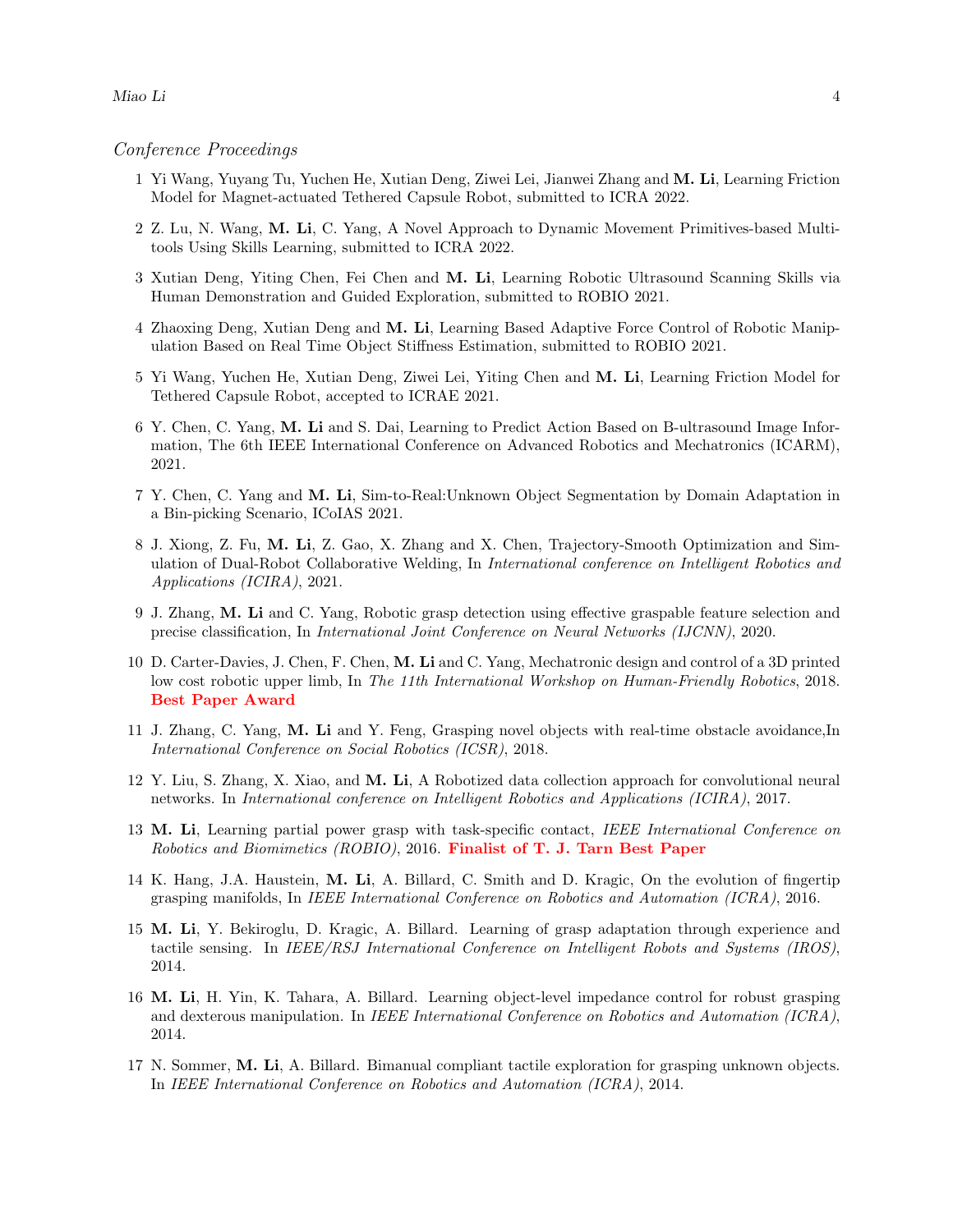- 18 B. Huang, S. El-Khoury, M. Li, J. J Bryson, A. Billard. Learning a real time grasping strategy. In IEEE International Conference on Robotics and Automation (ICRA), 2013.
- 19 S. El Khoury, M. Li, A. Billard. Bridging the gap: one shot grasp synthesis approach. In IEEE/RSJ International Conference on Intelligent Robots and Systems (IROS), 2012.
- 20 M. Li, W. Yang, X. Zhang. Analysis of indeterminate force in multi-contact friction grasp based on potential energy minimization. In International Conference on Modelling, Identification and Control (ICMIC), 2010.
- 21 W. Yang, M. Li, X. Zhang. Robust robotic grasping force optimization with uncertainty. In International conference on Intelligent Robotics and Applications (ICIRA), 2010.
- 22 M. Li, W. Yang, X. Zhang. Projection on convex set and its application in testing force closure properties of robotic grasping. In International conference on Intelligent Robotics and Applications (ICIRA), 2010.
- 23 X. Zhang, W. Yang, M. Li. An uncertainty approach for fixture layout optimization using Monte Carlo method. In International conference on Intelligent Robotics and Applications (ICIRA), 2010.
- 24 X. Zhang, W. Yang, M. Li. Fixture layout and clamping force optimization for large-scale workpiece using augmented Lagrangian method. Applied Mechanics and Materials, page 560-565, 2010.

#### Workshop

- 1 Y. Zhou, M. Li, A. Billard, Learning to organise objects in cluttered environments, Workshop on Dynamic Locomotion and Manipulation With Complex Robotic Systems in the Real World, 2016.
- 2 K. Hang, M. Li, J. A Stork, Y. Bekiroglu, A. Billard, D. Kragic. Hierarchical fingertip space for synthesizing adaptable fingertip grasps. Autonomous Grasping and Manipulation: An Open Challenge. ICRA, 2014.
- 3 M. Li, S. El Khoury, A. Billard. Synergy-level grasp synthesis learning. Hand synergies how to tame the complexity of grasping. ICRA, 2013.

### Organized Workshops

- 1 Bimanual Manipulation: Addressing Real-World Challenges, workshop at ICRA 2022, submitted (Fei Chen, Miao Li, Sylvain Calinon, Nadia Figueroa and Jihong Zhu)
- 2 Bridging the Gap between Data-driven and Analytical Physics-based Grasping and Manipulation II, workshop at ICRA, China, 2021 (Yasemin Bekiroglu, Naresh Marturi, Marc Peter Deisenroth, Yiannis Karayiannidis, Miao Li, Florian T. Pokorny, Robert Platt)
- 3 Bimanual manipulation: learning, planning and control, workshop at ICRA, China, 2021 (Fei Chen, Miao Li, Sylvain Calinon, Huan Tan, Yasuhisa Hasegawa, Yunhui Liu)
- 4 Examining Sensing Modalities for Robust and Dexterous Object Manipulation, workshop at IROS, Spain, 2018 (Kaiyu Hang, Hao Ding, Miao Li, Danica Kragic, Aaron Dollar)
- 5 Sensor-Based Object Manipulation for Collaborative Assembly, workshop at ICRA, Singapore, 2017 (Miao Li, Hao Ding, Qiang Li, Zhaopeng Chen).
- 6 Closed-loop Grasping and Manipulation: Challenges and Progress, workshop at IROS, Korea, 2016 (Yasemin Bekiroglu, Miao Li, Robert Krug, Florian Pokorny, Aude Billard ).
- 7 The 1st Collaborative Robots Workshop, Guangzhou, China, August, 2016.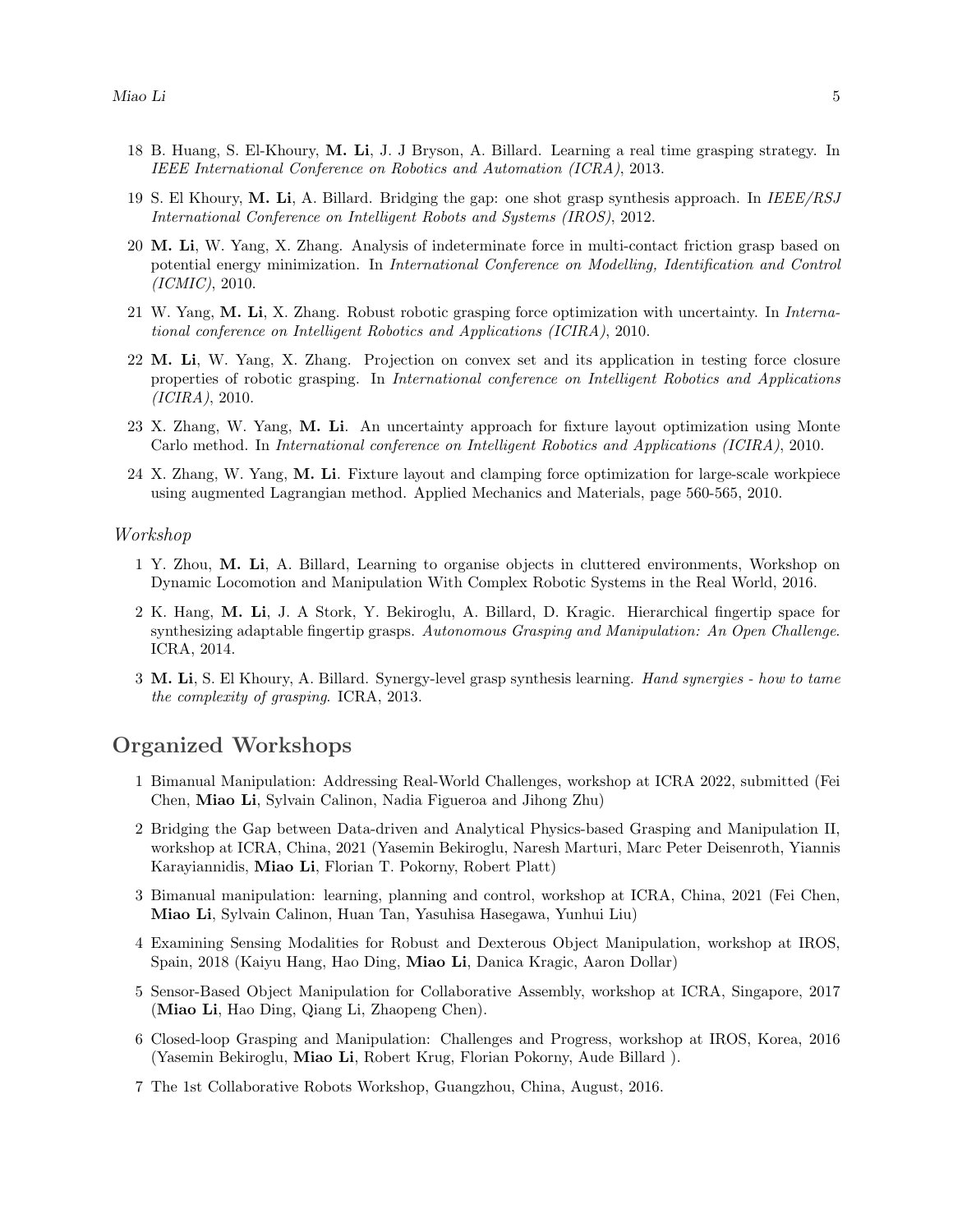Miao Li 6

### Invited Talks

- 1 Lesson Learned from Robotic Grasping More is Different, Workshop of Manipulation through Contact, Macau, IROS, 2019.
- 2 Robotic Vision From Research to Application, Hubei University of Arts and Science, Hubei, Hosted by Prof. Zhongren Wang, 2019.
- 3 Lesson Learned from Robotic Grasping More is Different, Southern University of Science and Technology, Shenzhen, May, 2019.
- 4 Collaborative Robots From Hand, Arm to Brain, Tsinghua University, Beijing, Nov. 2018.
- 5 Robotics and AI: Opportunities and Challenges, Wuhan University of Technology, Wuhan, Hosted by Prof. Kui Xiang, Oct. 2018.
- 6 Future Challenges of Robotic Grasping More is Different!, LASA, EPFL, Lausanne, Switzerland, 2018.
- 7 Collaborative Robots From Hand, Arm to Brain, China Mechanical Engineering Forum, Xiangtan, 2018.
- 8 Collaborative Automation for Flexible Manufacturing, Siemens-Tsinghua Qingdao Innovation Forum, Qingdao, 2018.
- 9 Machine Intelligence in Manufacturing, China University of Geosciences, Wuhan, 2018.
- 10 Learning Force-dominant Skills from Human Demonstrations, South China University of Technology, Hosted by Prof. Chenguang Yang, 2018.
- 11 Close the Loop for Robotic Grasping with Learning-based Approach, Cross Modal Learning summer school at Hamburg University, Germany, Aug. 2017.
- 12 Bridge The Gap From Humans To Robots, keynote speaker at the 49th International Symposium on Robotics (ISR), Shanghai, 2017
- 13 Dynamic Grasp Adaptation From Humans To Robots, Tsinghua University, Beijing, Oct. 2016
- 14 Machine Intelligence in Manufacturing, Wuhan University of Science and Technology, Host by Huasong Min, Wuhan, Oct. 2016
- 15 Sensor-Based Object Manipulation for Collaborative Applications, workshop of Safety-Related Sensing for Collaborative Applications, Korea, IROS 2016
- 16 Dynamic Grasp Adaptation From Humans To Robots, Hebei University of Technology, Tianjin, Oct. 2016
- 17 Next Generation Robots Advance and Challenges, Hubei Robot Innovation Forum, Wuhan, Sept. 2016
- 18 Dynamic Grasp Adaptation From Humans To Robots, Wuhan University, Wuhan, Sept. 2016
- 19 Collaborative Robots and Flexible Manufacturing, Huawei Automation Department, Dongguan, August 2016
- 20 A Learning-Based Approach for Dynamic Grasp Adaptation, workshop on Robotic Hand Technologies and Performance Benchmarking, organized by NIST, CASE, USA, August 2016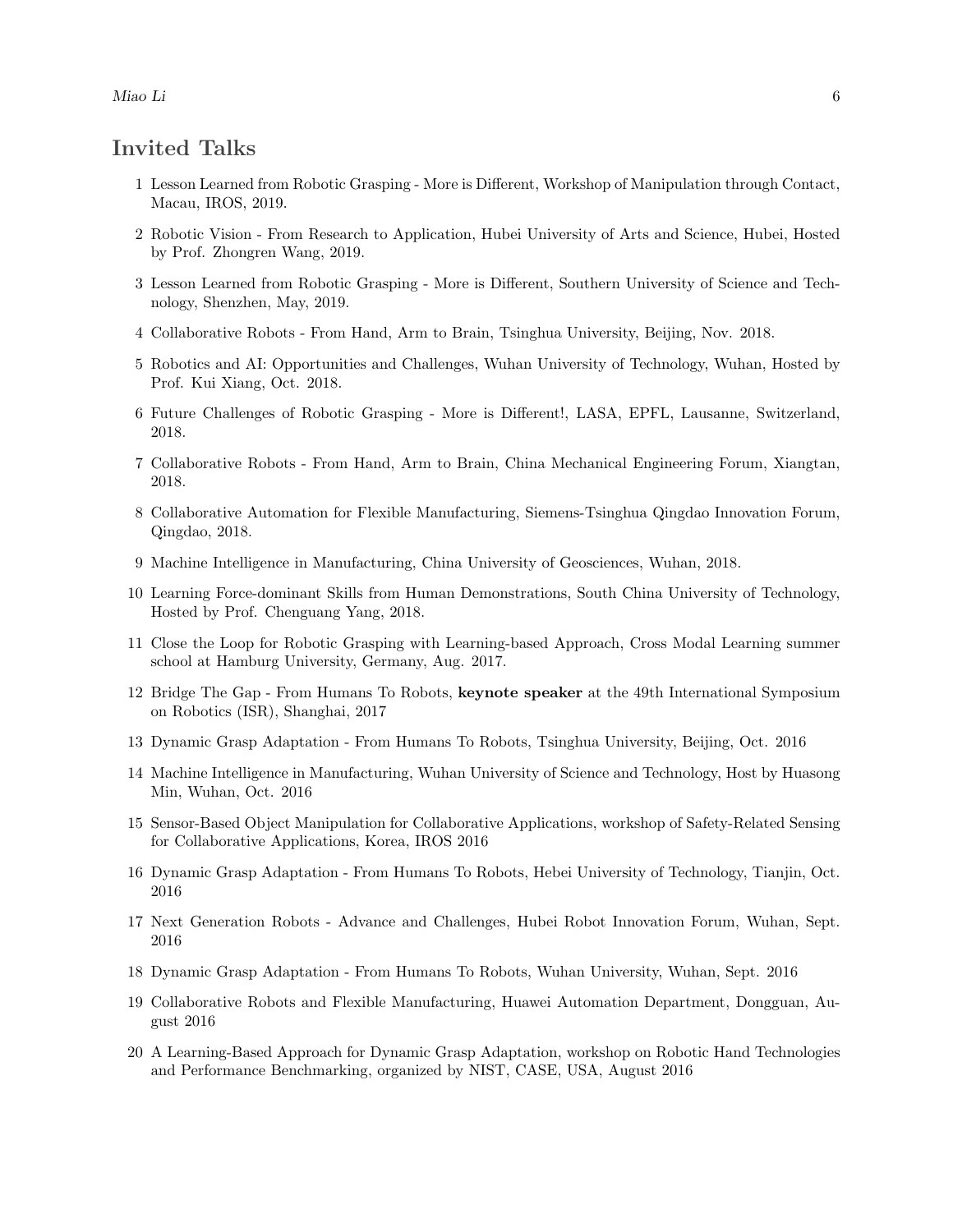- 21 Dynamic Grasp Adaptation with Simulated Database and Human-guided Demonstration, The 1st China-Germany Robotics Forum, Bad Herrenalb, Germany, 2016
- 22 Sensor-based Object Manipulation for Collaborative Tasks Design, Control and Learning, The 1st Collaborative Robots Workshop, Guangzhou, China, August 2016.
- 23 Robotic Grasping and Manipulation in Human-centered Environments, Huazhong University of Science and Technology, China, December, 2015.
- 24 Vision and Haptic-Guided Fine Manipulation of Objects, Bath University, UK, July, 2014.
- 25 Vision and Haptic-Guided Fine Manipulation of Objects, workshop of the British Machine Vision Association (BMVA) on Vision for Language and Manipulation, UK, July, 2014.

### Grant Selected

- 1 Intelligent Robotic Grasping System for Warehouse Logistics, Wuhan Research Program, 2018-2020, 0.5M RMB, PI.
- 2 Research on Imitation Learning-based Compliant Interaction Control for Soft Manipulation, National Scientific Founding, 2018-2020, 0.22M RMB, PI.
- 3 Intelligent Industrial Operation System, Hubei Innovation Program, 2017-2019, 1M RMB, PI.
- 4 Force Control for the Application of Robotic Polishing and Assembly, National Key Research Program, 2019-2020, 1.05M RMB, PI.
- 5 Flexible Robotic Grasping System for Logistics with Robust Vision and Force Perception, Hubei Key Research Program, 2018-2020, 2M RMB, PI.
- 6 Flexible Manufacturing with Collaborative Robots, Wuhan 3551 Program, 2016-2019, 0.6M RMB, PI.
- 7 Robotic Soft Manipulation based on Learning Approach, Wuhan University Talent Program, 2017- 2020, 0.5M RMB, PI.

### Professional Service

Technical Program Committee of IEEE ROBIO 2021.

Co-Chair of Technical Program Committee - [ICRAE & ICRAI 2021.](http://icrae.org/committee.html)

Founding Co-Chair of IEEE Technical Committee - Collaborative Automation for Flexible Manufacturing. (Hao Ding, Andrea Maria Zanchettin, Miao Li, Julie Shah)

#### Editor

- 1 Guest Editor for Special Issue on Robotics and Automation Letter (Learning and Control for Robot Compliant Manipulation with Human in the Loop), 2021.
- 2 Associate Editor for Ubiquitous Robots (UR 2020, 2021)
- 3 Associate Editor for ICRA 2020, 2021
- 4 Topic Editor for Research Topic on Bridging the Gap Between Data-Driven and Analytical Physics-Based Grasping and Manipulation, Frontiers in Robotics and AI, 2021.
- 5 Guest Editor for Special Issue on [Robotics & Automation Magazine,](http://www.ieee-ras.org/publications/ram/ram-special-issues/special-issue-on-human-robot-collaboration-for-production-environments) 2017.